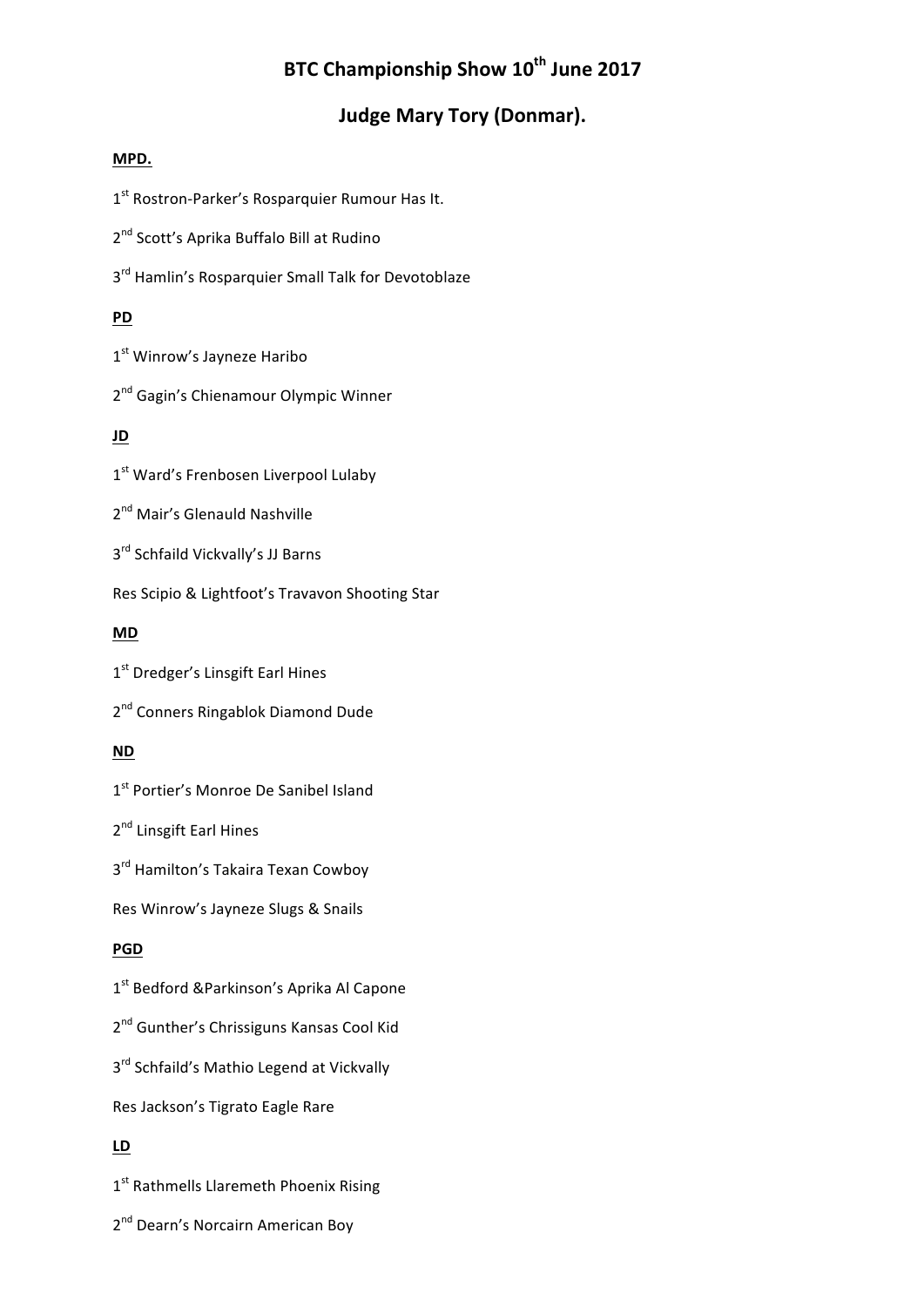3<sup>rd</sup> Fernandes's Marley de Sanibel Island

Res Sandell's Maranns Mister Sandman above Shawmut

# **OD**

1<sup>st</sup> Hamilton's Ch Ir Ch Havasu Sand Storm

2<sup>nd</sup> Conner's Ringablok Diamond Gent

3<sup>rd</sup> Jefferson and Smith's Lovewell I'm Your Man

Res Mair's Ch Glenauld Nevada

# **VD**

1<sup>st</sup> Winrow's Am Ch Elbo's Mr Bob of Elisnor.

2<sup>nd</sup> Avent's Sueno San Angelo

## **MPB**

1<sup>st</sup> Sandell's Bostonkaibos Daisy Sunshine over Shawmut

2ndMair's Glenauld Betty Grable

3<sup>rd</sup> Bundy's Stubbs Moor Rose

Res Glynn's Aprika Broadway Star at Coppergold

### PB

1st Aprika Broadway Star at Coppergold

2<sup>nd</sup> Bundy's Kenzie Murray

3<sup>rd</sup> Mercier's Primo Cavaliere Verena

# **JB**

1<sup>st</sup> Jackson's Diamontai at Tigrato

2<sup>nd</sup> Ward's Wildax Buzz of the Bumble Bee

3<sup>rd</sup> Snell's Talkaccatur Inola

Res Winrow's Triogen Trade SECret at Jayneze

# **MB**

1<sup>st</sup> Mason's Aprika Beverley Hills

2<sup>nd</sup> Conner's Ringablok Pearly Princess

# **NB**

1<sup>st</sup> Mcquirk's Taravon Dizzy Miss Lizzy

### **PGB**